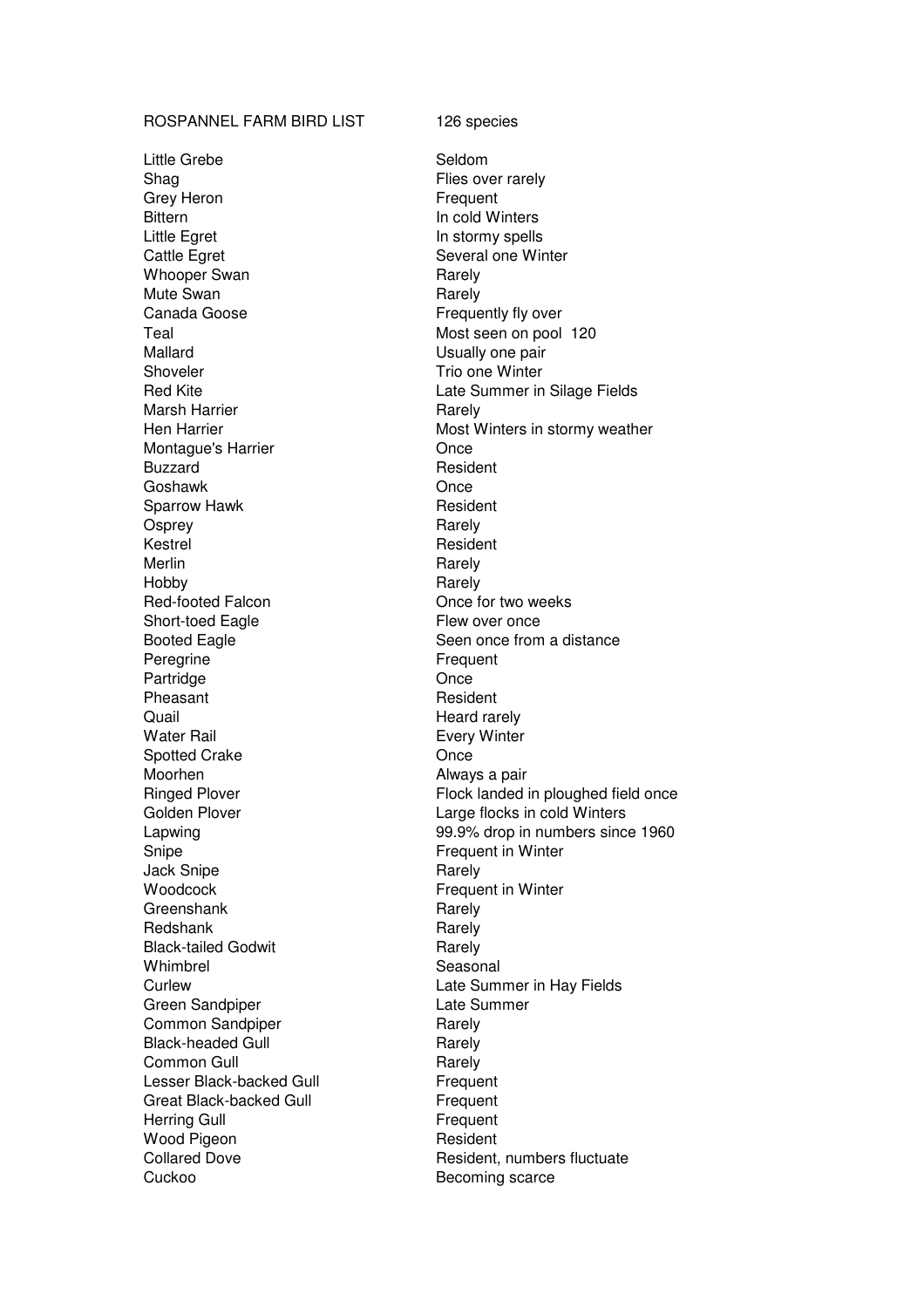Barn Owl **Barn Owl Resident** Little Owl **Example 2018** Bred in rabbit holes 1960's Tawny Owl **Tawns** Owl **Resident** Short-eared Owl Winter visitor Nightjar Rarely in past Swift Swift Seen flying over Kingfisher **Early Autumn at times** Golden Oriole **Rarely** Hoopoe Rarely Wryneck<br>Green Woodpecker<br>Resident Green Woodpecker Great-spotted Woodpecker Resident House Martin **Bred once** Skylark No longer breed here Tree Pipit **Rarely** Rarely Meadow Pipit **Resident** Resident Pied Wagtail **Resident** Grey Wagtail **Resident** Resident Starling **Has bred** Magpie **Magpie** Resident Jay Resident in recent years Jackdaw Resident Rook Resident Carrion Crow **Resident** Raven **Resident** Wren Resident Dunnock **Resident** Sedge Warbler **Breeds** Reed Warbler **Breeds** Melodious Warbler **Rarely** Rarely Garden Warbler **Breeds** Blackcap Breeds Whitethroat Breeds Lesser Whitethroat **Rarely** Rarely Willow Warbler **Breeds** Chiffchaff Breeds Goldcrest **Has bred** Firecrest **Regular Winter visitor.** Pied Flycatcher **Rarely** Rarely Whinchat **Rarely** Stonechat Rarely Wheatear **Regularly on migration** Black Redstart **Regularly on migration** Redstart Christene Christene Christene Christene Christene Christene Christene Christene Christene Christene Christene Christene Christene Christene Christene Christene Christene Christene Christene Christene Christene Chr Robin **Resident** Blackbird **Resident** Song Thrush **Resident** Mistle Thrush Bred at times Fieldfare Winter Visitor Redwing **Winter Visitor** Long-tailed Tit **Breeds** and Winter parties

Bee-eater **Details Exercise Summer here in 1960s** Swallow Recently almost wiped out by Sparrow Hawks Sand Martin Sand Martin Sometimes grounded in fog. Grasshopper Warbler Seen and heard passing through Spotted Flycatcher **Has bred many times in past.**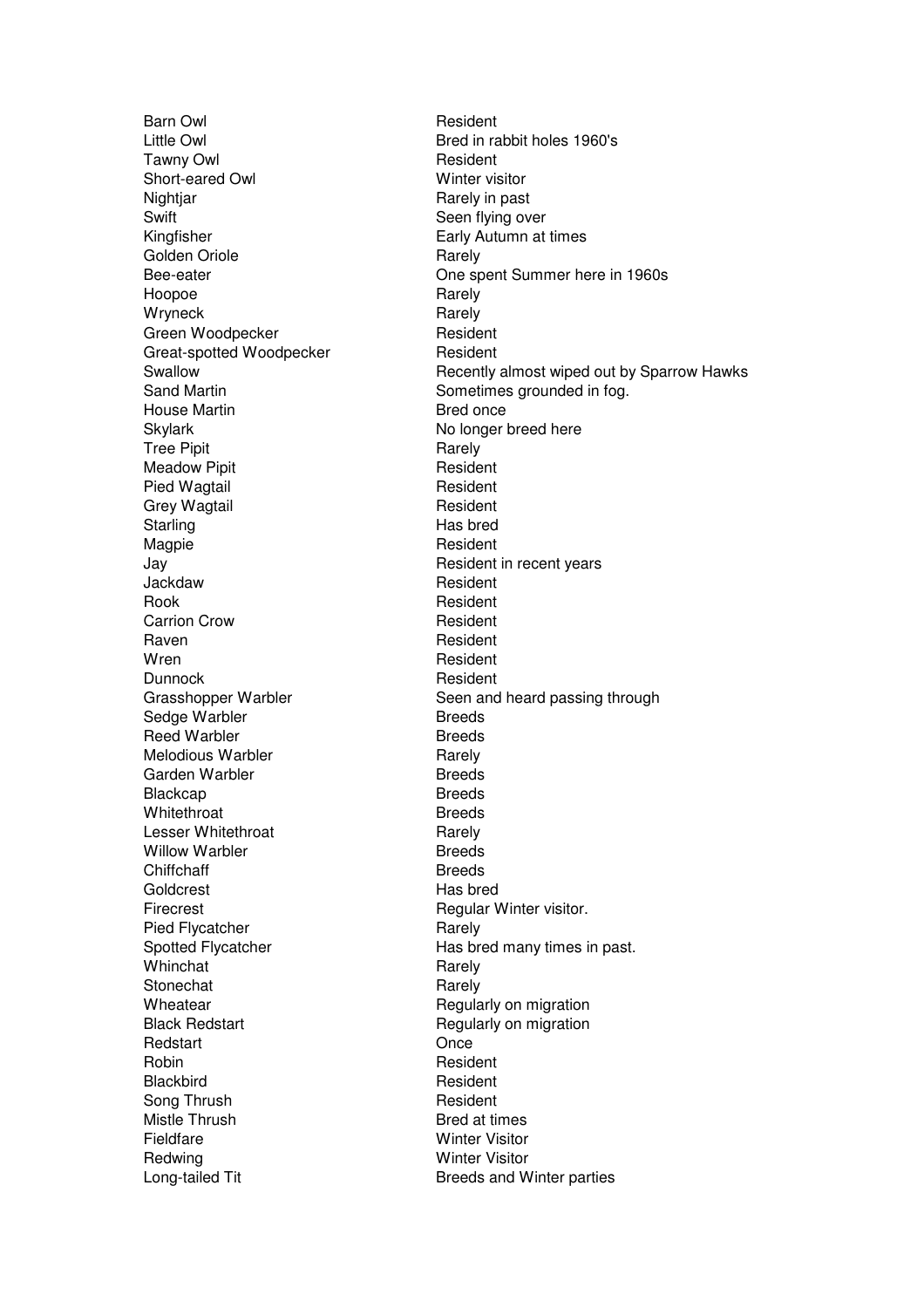Blue Tit Resident<br>Great Tit Resident Nuthatch Rarely<br>Treecreeper Rarely Treecreeper<br>House Sparrow Chaffinch Resident<br>Brambling Rarely in Greenfinch Breeds<br>
Siskin Breeds<br>
Rarely i Goldfinch Breeds<br>
Linnet Breeds Crossbill Bullfinch<br>
Yellowhammer<br>
Yellowhammer<br>
The Breeds<br>
Not since Snow Bunting **Rarely** Rarely

Coal Tit<br>
Blue Tit<br>
Blue Tit<br>
Sometimes in early Winter<br>
Resident Resident<br>Rarely Breeds but moves in Winter Rarely in Winter Rarely in Winter Breeds<br>Rarely Not since 1970's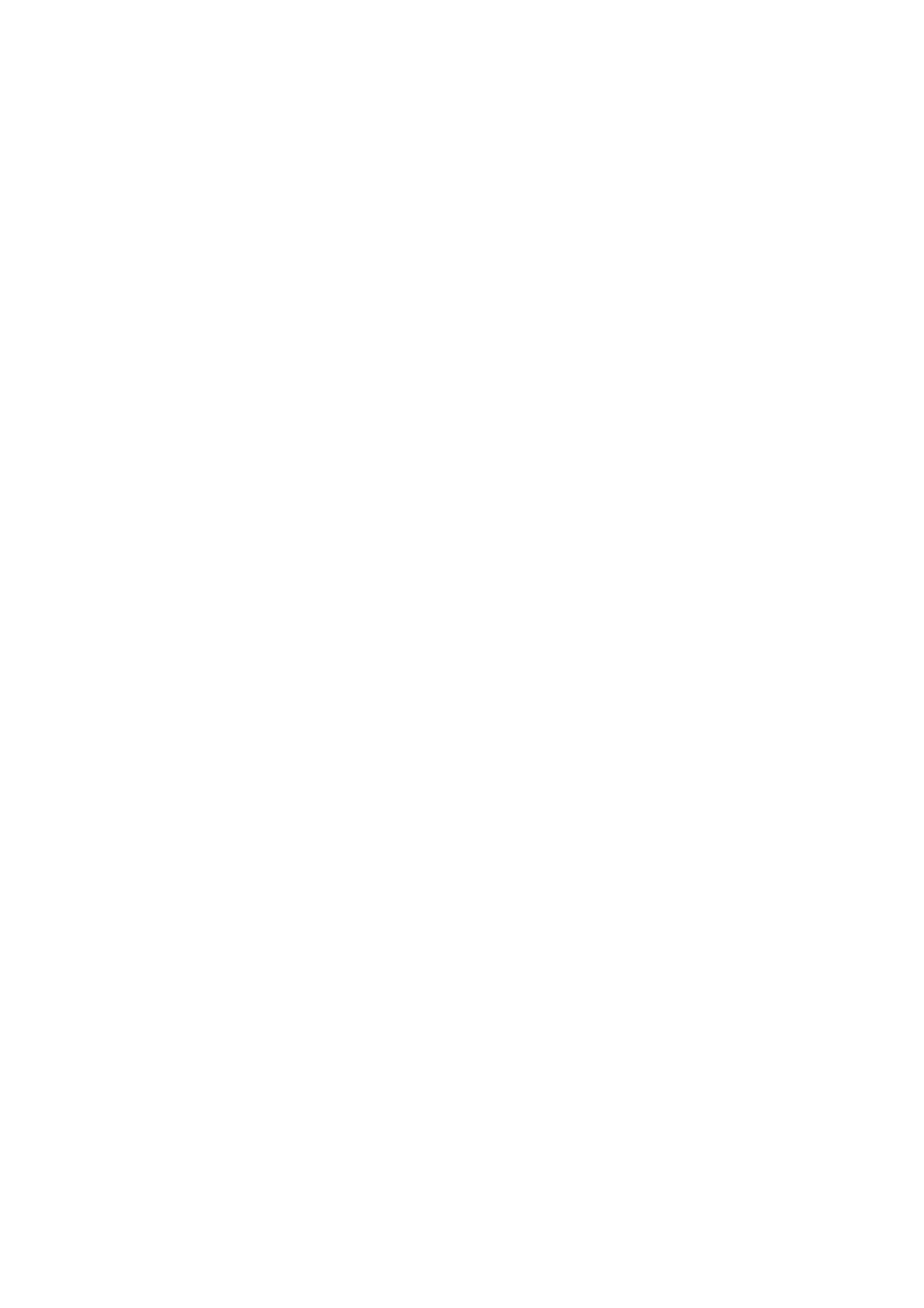Breeds and Winter family parties Rarely Winter family parties and breeds Rarely Resident Resident